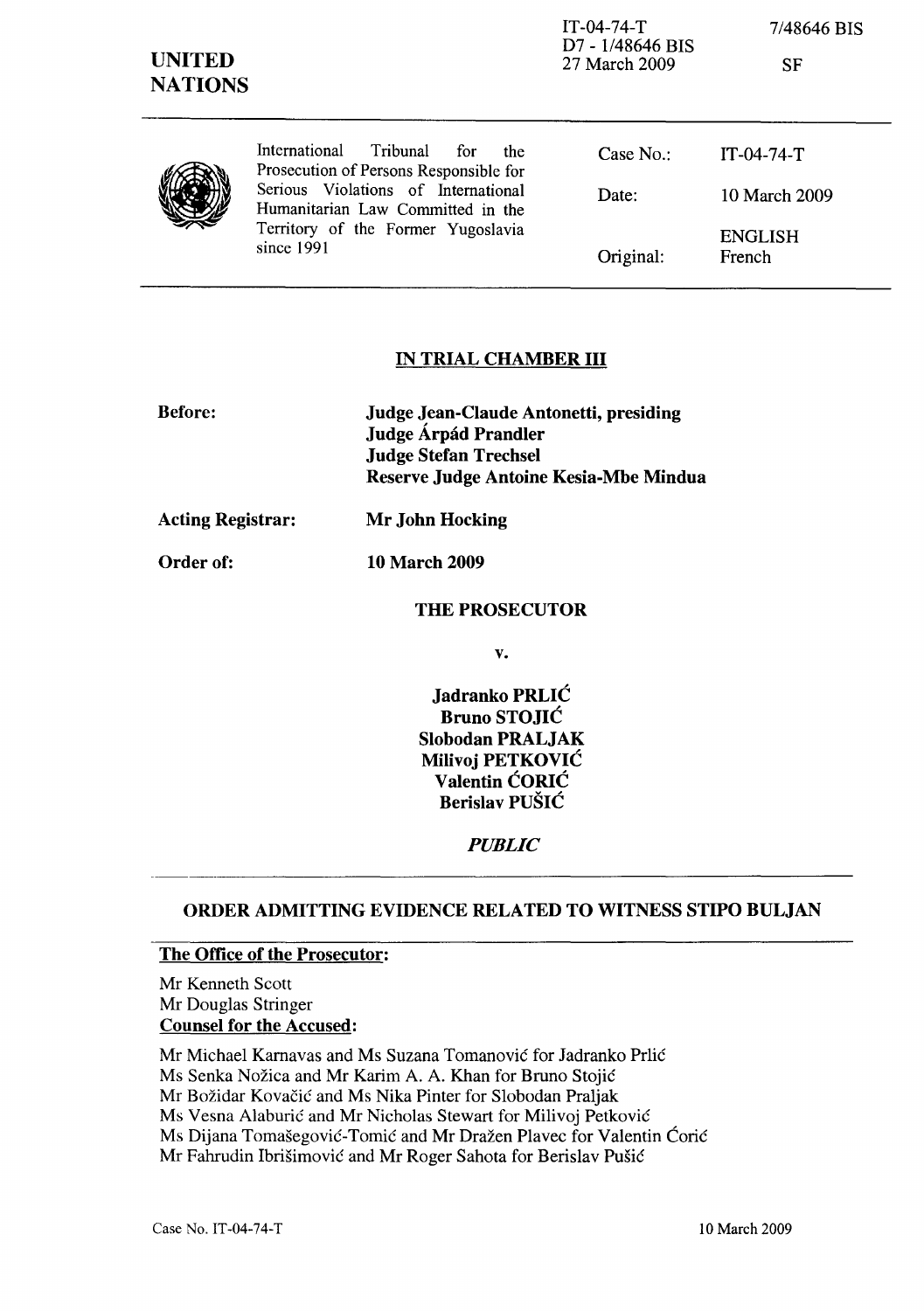**TRIAL CHAMBER III** ("Chamber") of the International Tribunal for the Prosecution of Persons Responsible for Serious Violations of International Humanitarian Law Committed in the Territory of the Former Yugoslavia since 1991 (''Tribunal''),

**CONSIDERING** that Counsel for the Accused Stojic ("Stojic Defence"), Counsel for the Accused Praljak ("Praljak Defence"), Counsel for the Accused Petkovic ("Petkovic Defence"), and the Office of the Prosecutor ("Prosecution") requested the admission of 33 exhibits,  $1 \times 1$  exhibit,  $2 \times 2 \times 10^{14}$  exhibit, respectively, related to the testimony of Witness Stipo Buljan ("Proposed Exhibit(s)") who appeared before the Chamber from 11 to 12 February 2009,

**CONSIDERING** that Chamber has examined the objections formulated by the Stojic Defence to the admission of Proposed Exhibits from the Prosecution.<sup>5</sup>

**CONSIDERING** that the Chamber has also examined the objections formulated by the Prosecution to a number of Proposed Exhibits from the Stojić Defence<sup>6</sup> and to the Response by the Stojic Defence,<sup>7</sup>

**CONSIDERING** that the Chamber has examined each of the Proposed Exhibits on the basis of the admissibility criteria defined in the Decision on Admission of Evidence, rendered by the Chamber on 13 July 2006 ("Decision of 13 July 2006"), and in the Decision Adopting Guidelines for the Presentation of Defence Evidence, rendered by the Chamber on 24 April 2008 ("Decision of 24 April 2008"),<sup>8</sup>

IC 00921.

IC 00922.

IC 00923.

IC 00924.

IC 00925.

 $\beta$  "Prosecution Response to the Bruno Stojic Request for Admission of Exhibit Tendered through Witness Stipo Buljan", 17 February 2009.

<sup>7</sup>"Bruno Stojic's Response to Prosecution's Objection to the Request for Admission of Exhibits Tendered through Witness Stipo Buljan", 19 February 2009 ("Response by the Stojic Defence"). <sup>8</sup> Guideline 8 regarding the Admission of Documentary Evidence through a Witness.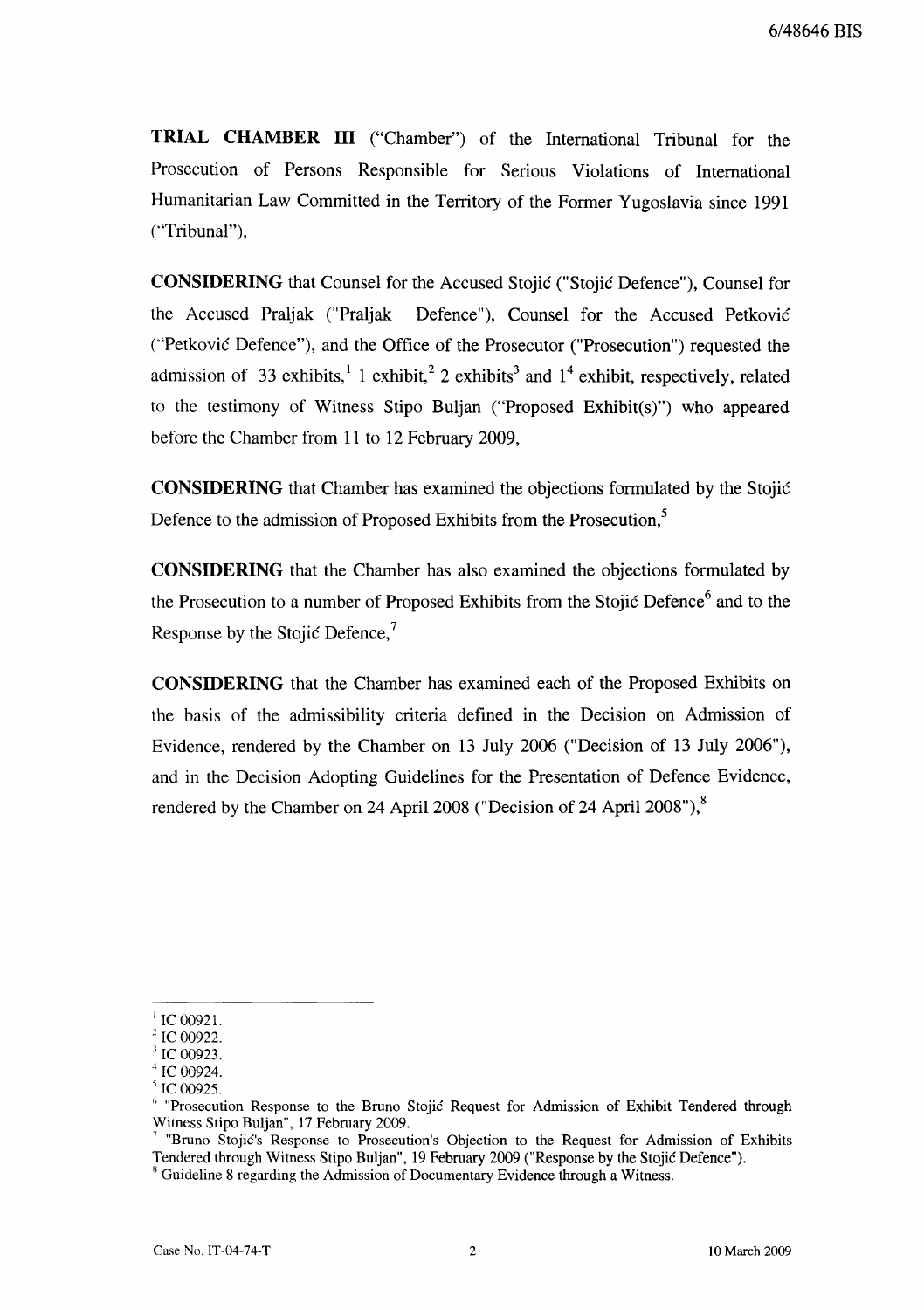**CONSIDERING** that the Chamber notes that Proposed Exhibits 2D 00567, 2D 01370, P 02945 and P 07419 have already been admitted by the Chamber<sup>9</sup> and that the request is therefore moot in their regard,

**CONSIDERING** that the Chamber finds that the Proposed Exhibits from the Stojic Defence bearing numbers 2D 00604 to 2D 00624 are in fact documents relating to the HVO soldiers wounded or killed in the municipalities of Posavina as well as in the municipalities of Bihac and Tuzla,<sup>10</sup>

**CONSIDERING** that the Chamber notes that the Proposed Exhibits were produced by an administration of the Posavina canton<sup>11</sup> in March 2008 at the request of Stipo Buljan and for the purpose of his testimony, that they do not give the dates when the persons were killed or wounded, and that the Stojic Defence had not established at any point the link between these Proposed Exhibits and the Amended Indictment of 11 June 2008,

**CONSIDERING** that, for these reasons, the Chamber considers that the Proposed Exhibits do not present sufficient indicia of reliability, probative value and relevance, and decides not to admit the Proposed Exhibits bearing numbers 2D 00604 to 2D 00624,

**CONSIDERING** that the Chamber decides to admit into evidence the Proposed Exhibits indicated "Admitted' in the Annex attached to this Decision as they were put to Witness Stipo Buljan and present sufficient indicia of relevance, probative value and reliability,

**CONSIDERING** that the Chamber decides not to admit into evidence the Proposed Exhibits indicated "Not Admitted" in the Annex attached to this Decision as they do not conform to the instructions laid out in the Decisions of 13 July 2006 and 24 April 2008 for the reasons given in the Annex attached to this Decision,

Y Order Admitting Evidence Related to Witness Davor Marijan, 25 February 2009 and Order to Admit Evidence Related to Witness Slobodan Bozic, 6 March 2009.

 $10$  Hearing of 11 February 2009, French transcript, pp. 36759 and 36760.

<sup>&</sup>lt;sup>11</sup> "Administration for Issues of HVO Soldiers and Victims from Croatian War of Independence", Posavina canton, Federation of Bosnia and Herzegovina.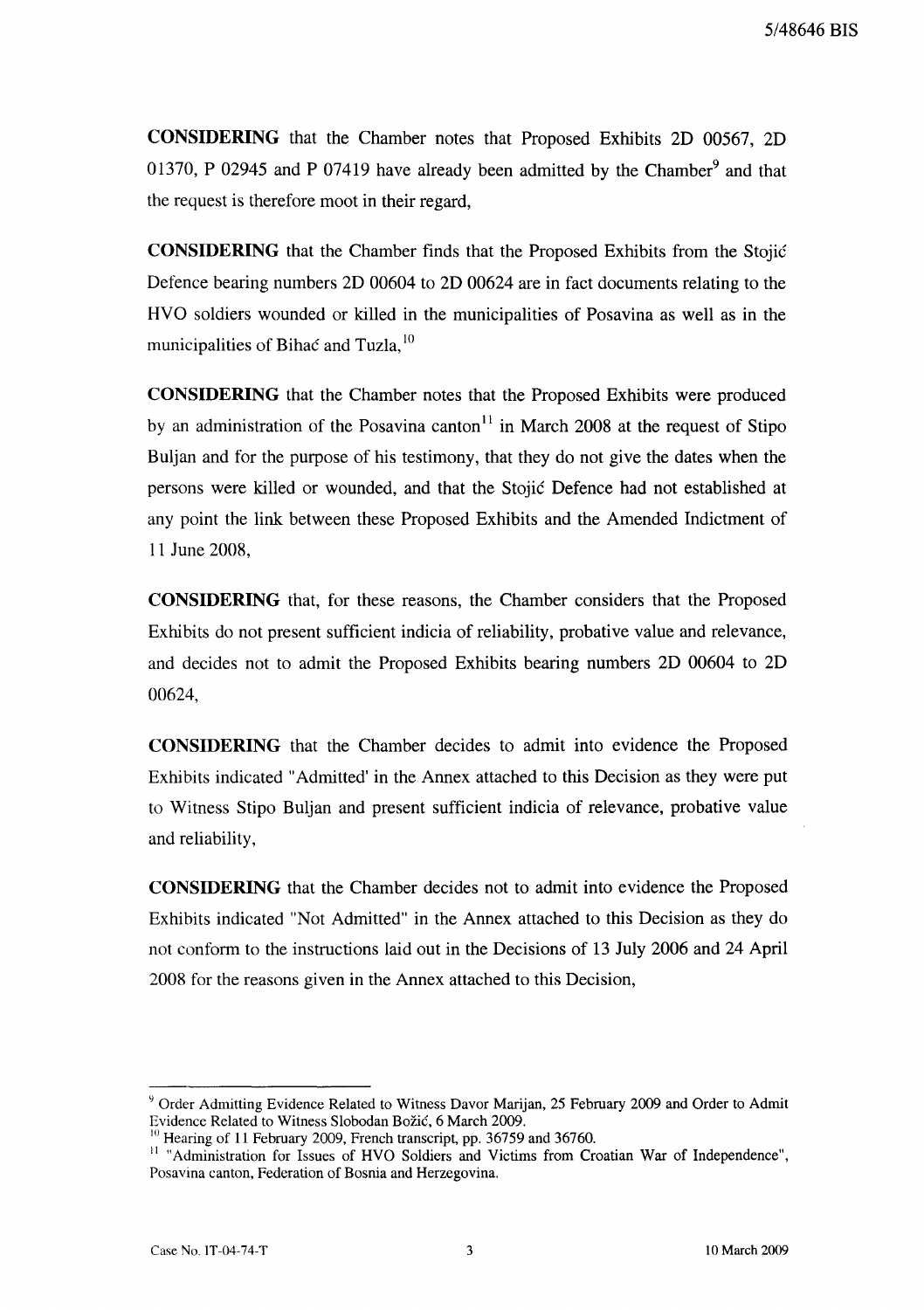# **FOR THE FOREGOING REASONS,**

**PURSUANT TO** Rules 54 and 89 of the Rules of Procedure and Evidence,

**GRANTS** the request for admission of the Praljak Defence,

**PARTIALLY GRANTS** the requests for admission of the Stojic Defence and the Petković Defence,

**DECIDES** that there is cause to admit into evidence the Proposed Exhibits indicated "Admitted" in the Annex attached to this Decision,

**DECLARES MOOT** the requests for admission of the Proposed Exhibits 2D 00567, 2D 01370, P 02945 and P 07419,

# **AND**

**DENIES** in all other respects the requests for admission of Proposed Exhibits of the Stojic Defence, the Petkovic Defence and the Prosecution for the reasons stated in the Annex attached to this Decision.

Done in English and in French, the French version being authoritative.

 $/signed /$ 

Jean-Claude Antonetti Presiding Judge

Done this tenth day of March 2009 At The Hague The Netherlands

# **[Seal of the Tribunal]**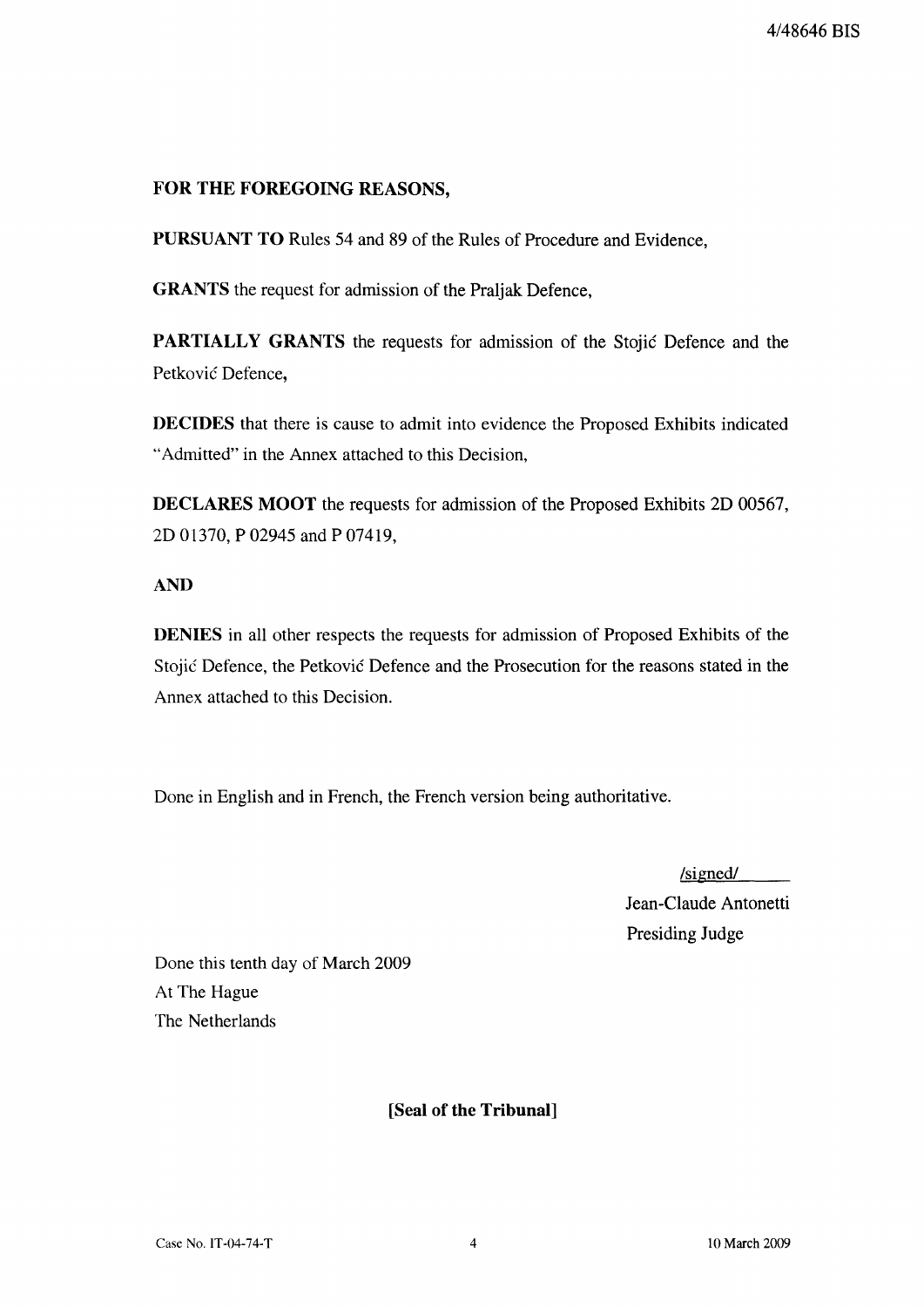## **Annex**

| <b>Exhibit Number</b>   | <b>Party Proposing</b>       | Admitted/Not Admitted/          |  |
|-------------------------|------------------------------|---------------------------------|--|
| (Preferably in          | <b>Admission of Exhibits</b> | Marked for Identification       |  |
| <b>Numerical Order)</b> |                              | (MFI)                           |  |
| 2D 00567                | Stojić<br>Defence<br>and     | Moot<br>(Reason:<br>already     |  |
|                         | Petković Defence             | admitted by Order Admitting     |  |
|                         |                              | Evidence related to Witness     |  |
|                         |                              | Slobodan Božić of 6 March       |  |
|                         |                              | 2009)                           |  |
| 2D 00604                | Stojić Defence               | Not Admitted (the document      |  |
|                         |                              | does not present sufficient     |  |
|                         |                              | reliability, probative value    |  |
|                         |                              | and relevance)                  |  |
| 2D 00605                | Stojić Defence               | Not Admitted (the document      |  |
|                         |                              | does not present sufficient     |  |
|                         |                              | reliability, probative value    |  |
|                         |                              | and relevance)                  |  |
| 2D 00606                | Stojić Defence               | Not Admitted (the document      |  |
|                         |                              | does not present sufficient     |  |
|                         |                              | reliability, probative value    |  |
|                         |                              | and relevance)                  |  |
| 2D 00607                | Stojić Defence               | Not Admitted (the document      |  |
|                         |                              | does not present sufficient     |  |
|                         |                              | reliability, probative value    |  |
|                         |                              | and relevance)                  |  |
| 2D 00608                | Stojić Defence               | Not Admitted (the document      |  |
|                         |                              | does not present sufficient     |  |
|                         |                              | reliability, probative value    |  |
|                         |                              | and relevance)                  |  |
| 2D 00609                | Stojić Defence               | Not Admitted (the document      |  |
|                         |                              | does not present sufficient     |  |
|                         |                              | reliability, probative value    |  |
|                         |                              | and relevance)                  |  |
| 2D 00610                | Stojić Defence               | Not Admitted (the document)     |  |
|                         |                              | does not present sufficient     |  |
|                         |                              | reliability, probative<br>value |  |
|                         |                              | and relevance)                  |  |
| 2D 00611                | Stojić Defence               | Not Admitted (the document      |  |
|                         |                              | does not present sufficient     |  |
|                         |                              | reliability, probative value    |  |
|                         |                              | and relevance)                  |  |
| 2D 00612                | Stojić Defence               | Not Admitted (the document      |  |
|                         |                              | does not present sufficient     |  |
|                         |                              | reliability, probative<br>value |  |
|                         |                              | and relevance)                  |  |
| 2D 00613                | Stojić Defence               | Not Admitted (the document      |  |
|                         |                              | does not present sufficient     |  |
|                         |                              | reliability, probative<br>value |  |
|                         |                              | and relevance)                  |  |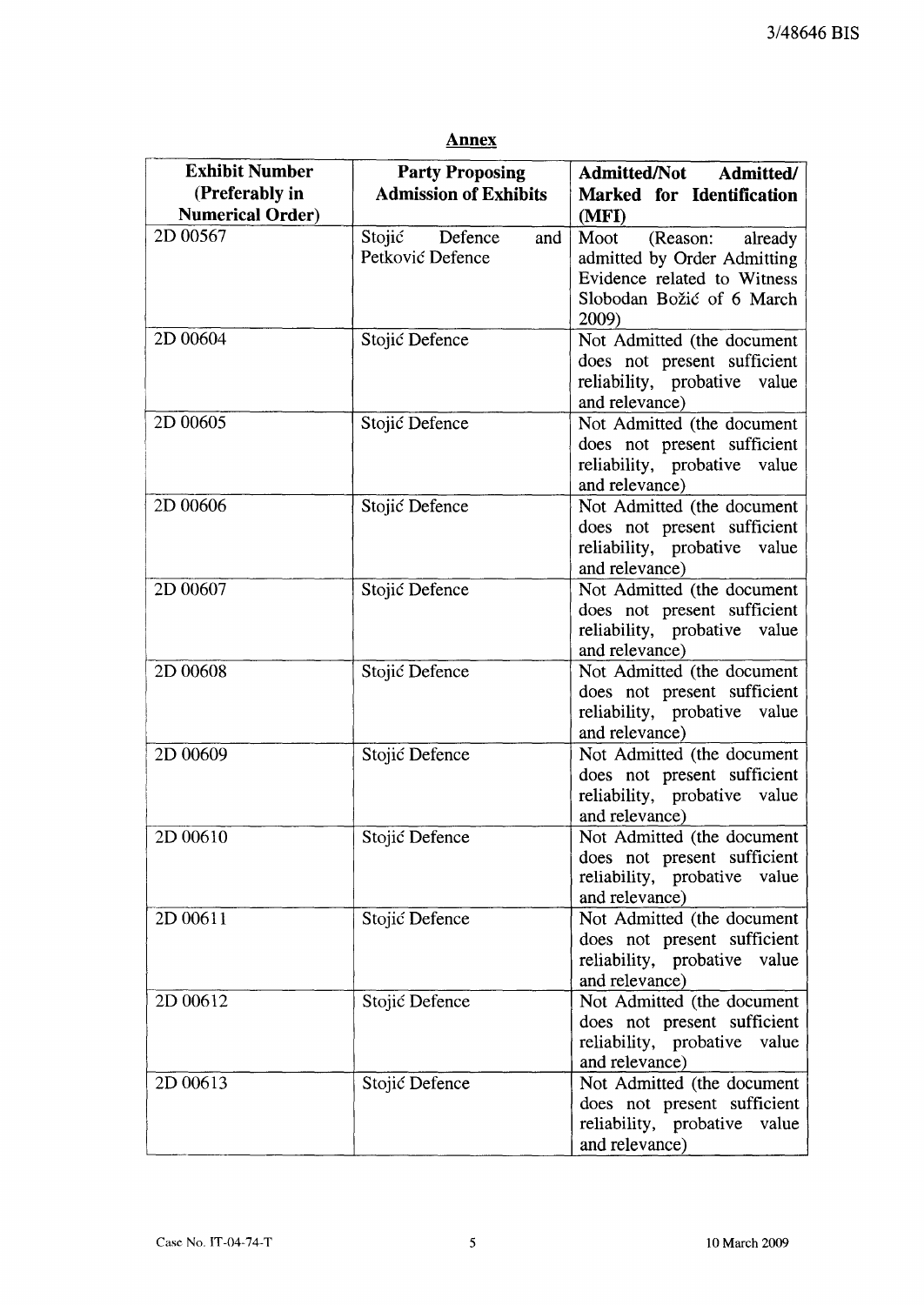| 2D 00614    | Stojić Defence | Not Admitted (the document<br>does not present sufficient<br>reliability, probative value<br>and relevance)    |
|-------------|----------------|----------------------------------------------------------------------------------------------------------------|
| 2D 00615    | Stojić Defence | Not Admitted (the document<br>does not present sufficient<br>reliability, probative value<br>and relevance)    |
| $2D\ 00616$ | Stojić Defence | Not Admitted (the document<br>does not present sufficient<br>reliability, probative value<br>and relevance)    |
| 2D 00617    | Stojić Defence | Not Admitted (the document<br>does not present sufficient<br>reliability, probative value<br>and relevance)    |
| 2D 00618    | Stojić Defence | Not Admitted (the document<br>does not present sufficient<br>reliability, probative value<br>and relevance)    |
| 2D 00619    | Stojić Defence | Not Admitted (the document<br>does not present sufficient<br>reliability, probative value<br>and relevance)    |
| 2D 00620    | Stojić Defence | Not Admitted (the document<br>does not present sufficient<br>reliability, probative value<br>and relevance)    |
| 2D 00621    | Stojić Defence | Not Admitted (the document<br>does not present sufficient<br>reliability, probative value<br>and relevance)    |
| 2D 00622    | Stojić Defence | Not Admitted (the document<br>does not present sufficient<br>reliability, probative<br>value<br>and relevance) |
| 2D 00624    | Stojić Defence | Not Admitted (the document<br>does not present sufficient<br>reliability, probative<br>value<br>and relevance) |
| 2D 00625    | Stojić Defence | Admitted                                                                                                       |
| 2D 00626    | Stojić Defence | Admitted                                                                                                       |
| 2D 00627    | Stojić Defence | Admitted                                                                                                       |
| 2D 00628    | Stojić Defence | Admitted                                                                                                       |
| 2D 00629    | Stojić Defence | Admitted                                                                                                       |
| 2D 00749    | Stojić Defence | Admitted                                                                                                       |
| 2D 01245    | Stojić Defence | Admitted                                                                                                       |
| 2D 01246    | Stojić Defence | Admitted                                                                                                       |